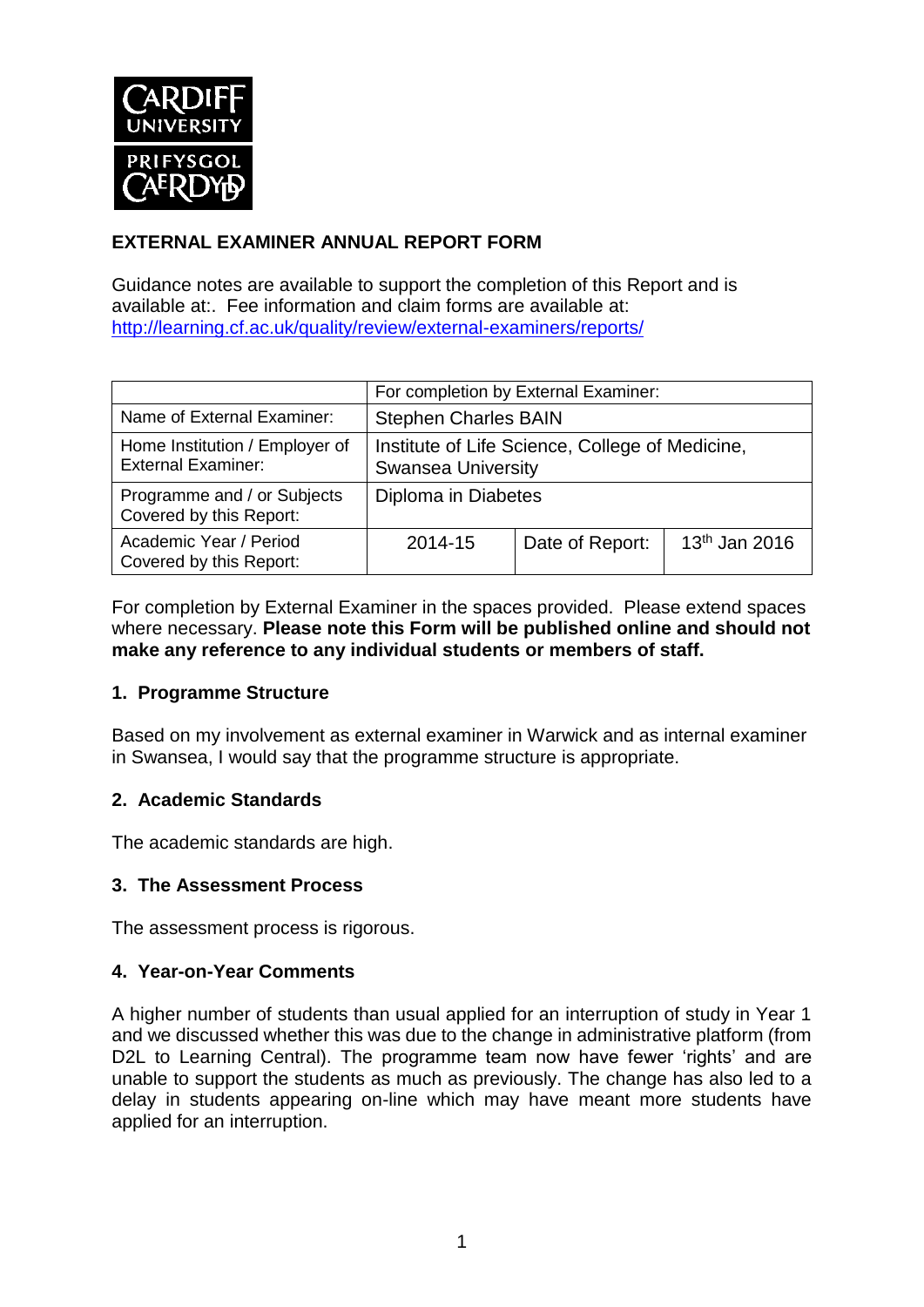## **5. Preparation / Induction Activity (for new External Examiners only)**

Not applicable.

## **6. Noteworthy Practice and Enhancement**

The clear commitment of the tutors is admirable.

## **7. Appointment Overview (for retiring External Examiners only)**

This was my final attendance at the Diploma Examination Board. I would make the following observations:

I am concerned about the new synoptic reassessments and whether this is a equitable policy. For most students, 40% of the marks are awarded for case discussions, which involves a good deal of work over an eight week period. It now appears that a student could chose not to engage with a module, avoid this activity and still gain a pass based on their synoptic reassessment.

I also note that two students withdrew from their studies this year due to them being unable to pay their fees. I see that fees are increasing dramatically each year and gather that the Diploma is now much more expensive than other similar programmes.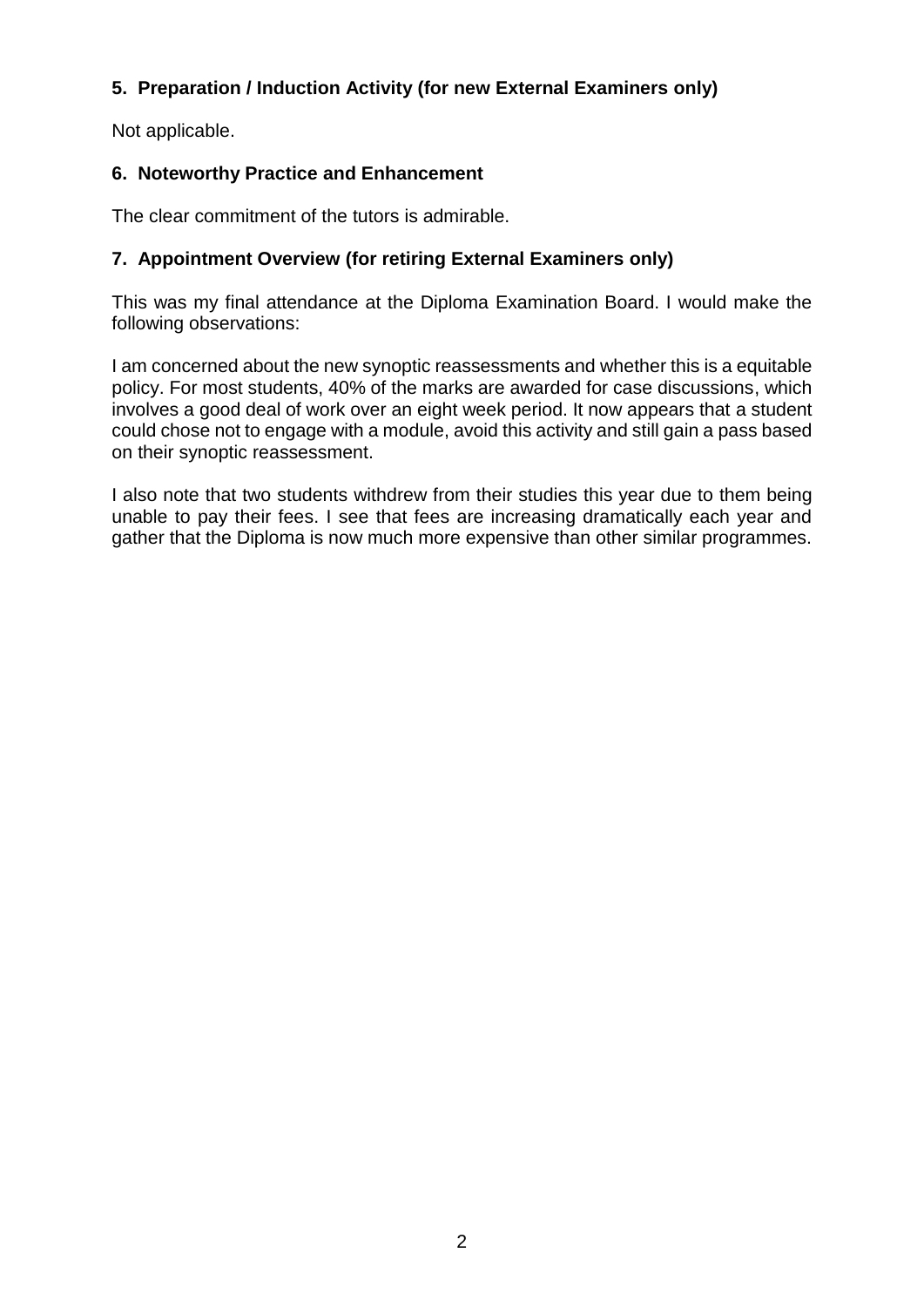# **8. Annual Report Checklist**

Please include appropriate comments within Sections 1-7 above for any answer of 'No'.

|                                              |                                                                                                                                                             | <b>Yes</b><br>(Y) | <b>No</b><br>(N) | N/A<br>(N/A) |
|----------------------------------------------|-------------------------------------------------------------------------------------------------------------------------------------------------------------|-------------------|------------------|--------------|
| <b>Programme/Course Information</b>          |                                                                                                                                                             |                   |                  |              |
| 8.1                                          | Did you receive sufficient information about the Programme and<br>its contents, learning outcomes and assessments?                                          |                   |                  |              |
| 8.2                                          | Were you asked to comment on any changes to the assessment<br>of the Programme?                                                                             |                   |                  | <b>NA</b>    |
| <b>Draft Examination Question Papers</b>     |                                                                                                                                                             |                   |                  |              |
| 8.3                                          | Were you asked to approve all examination papers contributing<br>to the final award?                                                                        | Y                 |                  |              |
| 8.4                                          | Were the nature, spread and level of the questions appropriate?                                                                                             | Y                 |                  |              |
| 8.5                                          | Were suitable arrangements made to consider your comments?                                                                                                  | Y                 |                  |              |
|                                              | <b>Marking Examination Scripts</b>                                                                                                                          |                   |                  |              |
| 8.6                                          | Did you receive a sufficient number of scripts to be able to assess<br>whether the internal marking and classifications were appropriate<br>and consistent? | Y                 |                  |              |
| 8.7                                          | Was the general standard and consistency of marking<br>appropriate?                                                                                         | Y                 |                  |              |
| 8.8                                          | Were the scripts marked in such a way as to enable you to see<br>the reasons for the award of given marks?                                                  |                   |                  | <b>NA</b>    |
| 8.9                                          | Were you satisfied with the standard and consistency of marking<br>applied by the internal examiners?                                                       | Y                 |                  |              |
| 8.10                                         | In your judgement, did you have the opportunity to examine a<br>sufficient cross-section of candidates' work contributing to the<br>final assessment?       | Y                 |                  |              |
| <b>Coursework and Practical Assessments</b>  |                                                                                                                                                             |                   |                  |              |
| 8.11                                         | Was the choice of subjects for coursework and / or practical<br>assessments appropriate?                                                                    | Y                 |                  |              |
| 8.12                                         | Were you afforded access to an appropriate sample of<br>coursework and / or practical assessments?                                                          | Y                 |                  |              |
| 8.13                                         | Was the method and general standard of assessment<br>appropriate?                                                                                           | Y                 |                  |              |
| 8.14                                         | Is sufficient feedback provided to students on their assessed<br>work?                                                                                      | Y                 |                  |              |
| <b>Clinical Examinations (if applicable)</b> |                                                                                                                                                             |                   |                  |              |
| 8.15                                         | Were satisfactory arrangements made for the conduct of clinical<br>assessments?                                                                             |                   |                  | <b>NA</b>    |
|                                              | <b>Sampling of Work</b>                                                                                                                                     |                   |                  |              |
| 8.16                                         | Were you afforded sufficient time to consider samples of<br>assessed work?                                                                                  | Y                 |                  |              |
|                                              | <b>Examining Board Meeting</b>                                                                                                                              |                   |                  |              |